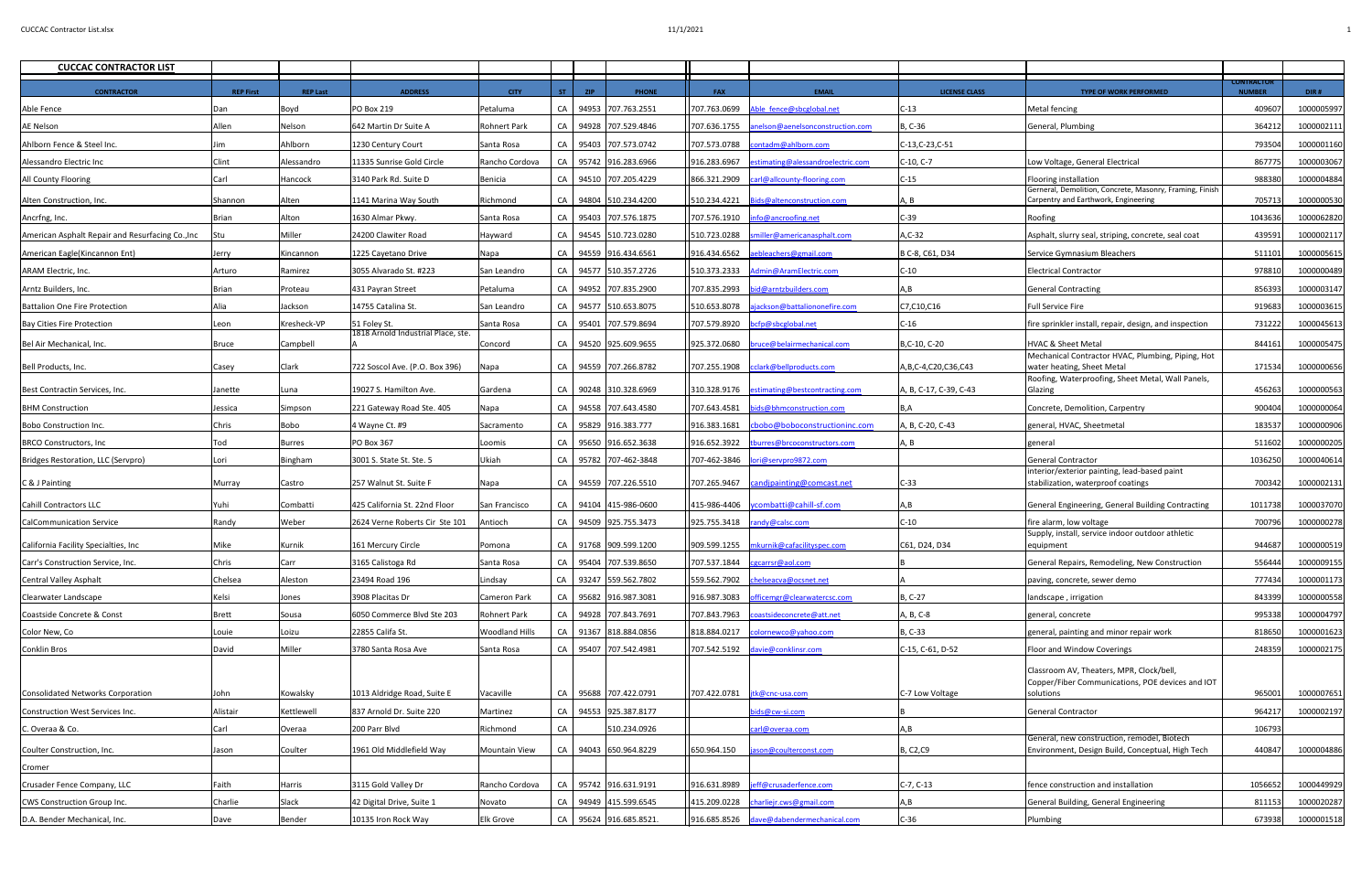| D7 Roofing Services Inc                               | Mark              | Wilson             | 2851 Gold Tailings Ct.                                    | Rancho Cordova           |    |          | CA 95670 916.447.2175                          |              | 916.447.2176   mwilson@d7roofing.com                          | $C-39$                      | Roofing                                                                                                                                                                                         | 746471         | 1000008496               |
|-------------------------------------------------------|-------------------|--------------------|-----------------------------------------------------------|--------------------------|----|----------|------------------------------------------------|--------------|---------------------------------------------------------------|-----------------------------|-------------------------------------------------------------------------------------------------------------------------------------------------------------------------------------------------|----------------|--------------------------|
| D-Line Construction, Inc.                             | Tony              | Prada              | 499 Embarcadero, Office 8                                 | Oakland                  |    |          | CA 94606 510.251.6400                          |              | 510.251.6401 tony@dlineconstructors.com                       | A, B, ASB, HAZ, C21, C27    | Earthwork, grading, heavy wrecking/demo, general contactor                                                                                                                                      | 944284         | 1000007891               |
| Diamond Painting Co.                                  | Konstontiuos      | Kouloulias         | 3309 Oselot Way                                           | Rancho Cordova           |    |          | CA 95670 707.372.7450                          |              |                                                               | $C-33$                      | painting and decorating                                                                                                                                                                         | 78850          | 1000013245               |
| Dowdle & Sons Mechanical, Inc.                        | Alyssa            | Warrington         | 100 Tower Road                                            | American Canyon          |    |          | CA 94503 707.224.6968                          |              | 707.224.7885 alyssa@dowdleandsonsmech.com                     | A, B, C-4, C20, C36         | Plumbing, Piping and Mechanical (HVAC)                                                                                                                                                          | 542743         | 1000000606               |
| Drapery Concepts                                      | Karen             | Kristensen         | 706 Portal St. Suite B                                    | Cotati                   |    |          | CA 94931 707.584.7926                          |              | Karen@draperyconcepts.com                                     | $C-61/D52$                  | Window Covering, cubicle curtains, stage draperies<br>and accessories                                                                                                                           | 615270         | 1000004561               |
| DW Acoustics, Inc.                                    | Steve             | Olson              | <b>PO Box 2384</b>                                        | Santa Rosa               |    |          | CA 95405 707.575.6117                          |              | 707.575.6119  solson@dwacoustics.com                          | $C-2$                       | Acoustical Ceiling, Wood Ceeilings, Metal Ceilings,                                                                                                                                             | 87903          | 1000000905               |
|                                                       |                   |                    |                                                           |                          |    |          |                                                |              |                                                               |                             | Concrete related services, synthetic products, pile                                                                                                                                             |                |                          |
| EagleLift, Inc.                                       | Matthew           | Eversole           | 3175-D Sedona Court                                       | Ontario                  |    |          | CA 91764 909.980.6222                          |              | 909.980.6181   meversole@eaglelifting.com                     | <b>Class A</b>              | driving/pressure foundation jacking                                                                                                                                                             | 778157         | 1000003276               |
| <b>EIDIM Group DBA EIDIM AV Technology</b>            | Andrew            | Bang               | 6905 Oslo Cir. Suite J                                    | Buena Park               |    |          | CA 90621 562.777.1009                          |              | 562.777.9120 estimate@eidim.com                               | B, C-7. C-10, C-33          | Audio Visual Goods and Services                                                                                                                                                                 | 824410         | 100010711                |
| Enviroplex, Inc                                       | Gaylene           | Givens             | 4777 E. Carpenter Dr                                      | Stockton                 |    |          | CA 95215 800.466.8001                          | 209.461.6555 | gaylene@enviroplexinc.com                                     |                             | general, modular                                                                                                                                                                                | 64055          | 1000005676               |
| <b>Fieldstone Construction</b>                        |                   | Labrucherie        | 5915 Faught Rd                                            | Santa Rosa               |    |          | CA 95403 707.836.0669                          | 707.837.9387 | gil.fieldstone@gmail.com                                      | A, B, C-27 Haz Mat          | general, site work, landscaping, concrete                                                                                                                                                       | 983863         | 1000000590               |
| <b>First Service</b>                                  | Dan               | Goldblatt          | 737 Southpoint Blvd. Suite D                              | Petaluma                 |    |          | CA 94954 707.781.1960.                         |              | 707.781.1970 dan@clubstuff.com                                | C61                         | Furnish and install indoor equipment, scoreboards, bleachers,<br>wall padding, seating, etc                                                                                                     | 823878         | 1000010190               |
| <b>Fix Painting</b>                                   | Andreas           | Loizu              | 23003 Ventura Blvd                                        | <b>Woodland Hills</b>    |    |          | CA 91364 818.225.0633                          | 818.225.0284 | aloizu@hotmail.com                                            | $C-33, B$                   | panting, general                                                                                                                                                                                | 46778          | 1000001299               |
| <b>Flint Builders</b>                                 | Rayan             | Tognetti           | 125 S. Market Street #110                                 | San Jose                 |    |          | CA 95678 916.825.4682                          |              | 916.757.1000 rtognetti@flintbuilders.com                      | A,B                         | general contracting and engineering                                                                                                                                                             | 982487         | 1000000005               |
| <b>Foam Experts Roofing</b>                           | Mary              | Herman             | 1107 S. Wilbur                                            | Mesa                     |    |          | AZ 85210 800.334.7663                          | 480.833.8316 | foamroof@aol.com                                              | $C-39$                      | roofing                                                                                                                                                                                         | 501167         | 1000001953               |
| FRC, Inc                                              | Gina              | <b>Tomros</b>      | 9680 Old Redwood Hwy                                      | Windsor                  |    |          | CA 95492 707.837.5065                          |              | 707.837.5623 bids@frcinc.biz                                  |                             | upgrades, remodels, modernization, T.I, etc                                                                                                                                                     | 715667         | 1000002179               |
| <b>G D Nielson Construction</b>                       | Diann             | Nielson            | 147 Camino Oruga                                          | Napa                     |    |          | CA 94558 707.253.8774                          |              | 707.253.0131 dnielson@nielsoninc.com                          |                             | engineering                                                                                                                                                                                     | 648601         | 1000009376               |
| GCCI, Inc                                             | Brandon           | Gentry             | PO box 11039 Santa Rosa                                   | Santa Rosa               |    |          | CA 95406 707.545.2134                          |              | 707.545.2156 BrandoN@gcciinc.com                              |                             | Rough and finish carpentry, minor concrete work and<br>General Contracting                                                                                                                      | 729437         | 1000003538               |
| Ghilotti Bros, Inc.                                   | Thomas            | Barr               | 545 Jacoby Street                                         | San Rafael               | CA |          | 415.454.7011                                   |              | omb@ghilottibros.com                                          | A,C21,C42,C8,C12,C31,C32    |                                                                                                                                                                                                 | 132128         |                          |
| <b>Green Growth Industries</b>                        | Anthony           | Alamillo           | 57 California Ave                                         | Pleasanton               |    |          | CA 94566 925.484.0830                          | 925.484.0937 | GGI@greengrowthindustries.com                                 | A, C-27                     | landscape                                                                                                                                                                                       | 662718         | 1000004803               |
| H.B. Restoration Inc.                                 | Dimitrias         | Rozalis            | 5915 26th St                                              | Rio Linda                |    |          | CA 95673 916.308.5193                          | 916.991.3239 | HBR.Inc.17@gmail.com                                          | $C-33$                      | Painting, waterproofing                                                                                                                                                                         | 103497         | 1000055112               |
| Image Tree Service, Inc.                              | Eileen            | DiBartolo          | 564 Caletti Ave                                           | Windsor                  |    |          | CA 95492 707.838.3555                          |              | 707.838.3550 info@imagetreeservice.com                        | D49                         | <b>Tree Work</b>                                                                                                                                                                                | 71968          | 1000025029               |
| Impact Construction Services                          | Erika             | Walker             | 1200 Airport Dr.                                          | Chowchella               |    |          | CA 93610 209.358.0109                          |              | 209.358.0471 ewalker@impactml.com                             | <b>B &amp; C-8</b>          | Relocate and Demo Modular Buildings                                                                                                                                                             | 945691         | 1000003518               |
| Interiors Incorporated                                | Todd              | Golbek             | 1325 N. Dutton Ave                                        | Santa Rosa               |    |          | CA 94501 707.544.4770                          | 707.544.0722 | tgolbek@interiorsincorporated.com                             | $D-34$                      | pre fab equipment                                                                                                                                                                               | 660558         | 1000010618               |
| J-Walt Construction                                   | Joseph            | Walter             | 1787 East Main Street #12                                 | Woodland                 |    |          | CA 95776 530.406.2278                          | 530.662.1903 | office@jwaltconstruction.com                                  |                             | General Construction                                                                                                                                                                            | 981420         | 1000032729               |
| Jacobson Fence Co.                                    | Larry             | Ingham             | 3000 Cleveland Ave. #205                                  | Santa Rosa               |    | CA 95403 |                                                |              |                                                               |                             |                                                                                                                                                                                                 | 51570          | 1000024902               |
| Jahn Plumbing Inc.                                    | Joel              | Jahn               | 317 Piercy Rd.                                            | San Jose                 |    |          | CA 95138 408.842.9351                          |              | joe@jahninc.com                                               | <b>B</b> C-36               | General Construction and Plumbing                                                                                                                                                               | 726334         | 100022080                |
| JMS Mechanical, Inc.                                  |                   | Smuck              | 538 Martin Ave Ste D                                      | Rohnert Park             |    |          | CA 94928 707.585.0120                          |              | 707.585.0121   jmsmechanical@hotmail.com                      | $C-20, C-43$                | HVAC, Mechanical, Sheet Metal, Flashings                                                                                                                                                        | 811562         | 1000000626               |
| Joe Lunardi Electric, Inc.                            | Jolene            | Corcoran           | P.O. Box 120                                              | Sebastopol               |    |          | CA 95473 707.545.4755                          | 707.579.1757 | jolene@lunardielectric.com                                    | $C-10$                      | Electrical                                                                                                                                                                                      | 315543         | 1000002975               |
| John I Cooper, General Contractor Inc.                | John              | Cooper             | 135 Mason Circle Suite H                                  | Concord                  |    |          | CA 94520 408.590.8377                          |              | john@restorationsys.com                                       |                             | All phases of General Construction                                                                                                                                                              | 62228          | 1000008874               |
| John Pope, Inc.                                       | John              | Pope               | 362 Forrest Ave                                           | Fairfax                  |    |          | CA 94930 415.497.5948                          |              | 415.532.1832 johnp@johnpope.com                               | A, B and ASB cert.          | <b>General Contracting</b>                                                                                                                                                                      | 46717          | 1000021525               |
|                                                       |                   |                    |                                                           |                          |    |          |                                                |              |                                                               |                             | General Construction, landscaping, flooring,                                                                                                                                                    |                |                          |
| KYA Services, LLC                                     | Shane             | Collins            | 1800 E. McFadden Ave.                                     | Santa Rosa               |    |          | CA 92705 714.659.6477                          | 714.586.5526 | shane.collins@thekyagroup.com                                 | B.C-15, C61, C54, D-12      | synthetic turf                                                                                                                                                                                  | 984827         | 1000003379               |
| <b>Burrow Blocker</b><br><b>Landmark Construction</b> | Patricia<br>Ellen | Tikalsky<br>Kelton | 3345 Bixler Road Unit 1540<br>4312 Anthony Court, Suite B | Discovery Bay<br>Rocklin |    |          | CA 94505 925.634.9204<br>CA 95677 916.663.1953 | 916.663.1867 | amerigreentechnology@gmail.com<br>Frontdesk@landmarkconst.net | A, B                        | <b>Pest Control</b><br><b>General Engineering and General Building</b>                                                                                                                          | 3829<br>807981 | 1000021755<br>1000004896 |
|                                                       |                   |                    |                                                           |                          |    |          |                                                |              |                                                               |                             |                                                                                                                                                                                                 |                |                          |
| Lathrop Construction Associates, Inc.                 | Anthony           | D'Amante           | 4001 Park Road                                            | Benicia                  |    |          | CA   94510 707.746.8000                        | 707.746.8080 | aed@lathropconstruction.com                                   | A,B                         | General Engineering Contracting, General Building,<br>Carpentry, Concrete Foundations, Specialties                                                                                              | 415981         | 1000000043               |
| Lloyd F. McKinney Associates, Inc                     | Debbie            | Smith              | 25350 Cypress Ave.                                        | Hayward                  |    |          | CA   94544   510.783.8043                      |              | 510.783.2130 Debbie.smith@mckinneyassoc.com                   | $ C-7, C-10 $               | Sound Audio/Visual System PA/clocks, public address and<br>assisted listening systems                                                                                                           | 248851         | 1000007927               |
| McKinley Elevator Corp.                               | Kevin             | Rusin              | 17611 Armstrong Ave.                                      | Hayward                  |    |          | CA 94545 949.261.9244                          |              | 949.955.3875 sales@mckinleyelevator.com                       | $C-11$                      | Provide, Install, service wheelchair Lifts, elevator,<br>dumbwaiters                                                                                                                            | 861406         | 1000369784               |
| Maggiora & Ghilotti                                   | Kevin             | Bechtel            | 555 Du Bois St                                            | San Rafael               |    |          | CA 94904 415.459.8640                          |              | 415.459.2065 kevin@maggiora-ghilotti.com                      | A, B,C8,C12,C21,C32,C34,C42 | ALL Civil work; demolition, grading and<br>earthwork, retaining walls and bridges, concrete<br>walls, curb, gutter, sidewalk, ramps, ad driveways, AC<br>paving, Sewer, storm & water utilities | 226767         | 1000007991               |
| Major Alarm                                           | Steve             | Ameral             | 411 Sexton Rd                                             | Sebastopol               |    |          | CA   95472 707.559.5636                        |              | 707.559.5655 stevea@majoralarm.com                            | $C-10, C-28$                | Alarm Systems, Electrical                                                                                                                                                                       | 843647         | 1000011522               |
|                                                       |                   |                    |                                                           |                          |    |          |                                                |              |                                                               |                             |                                                                                                                                                                                                 |                |                          |

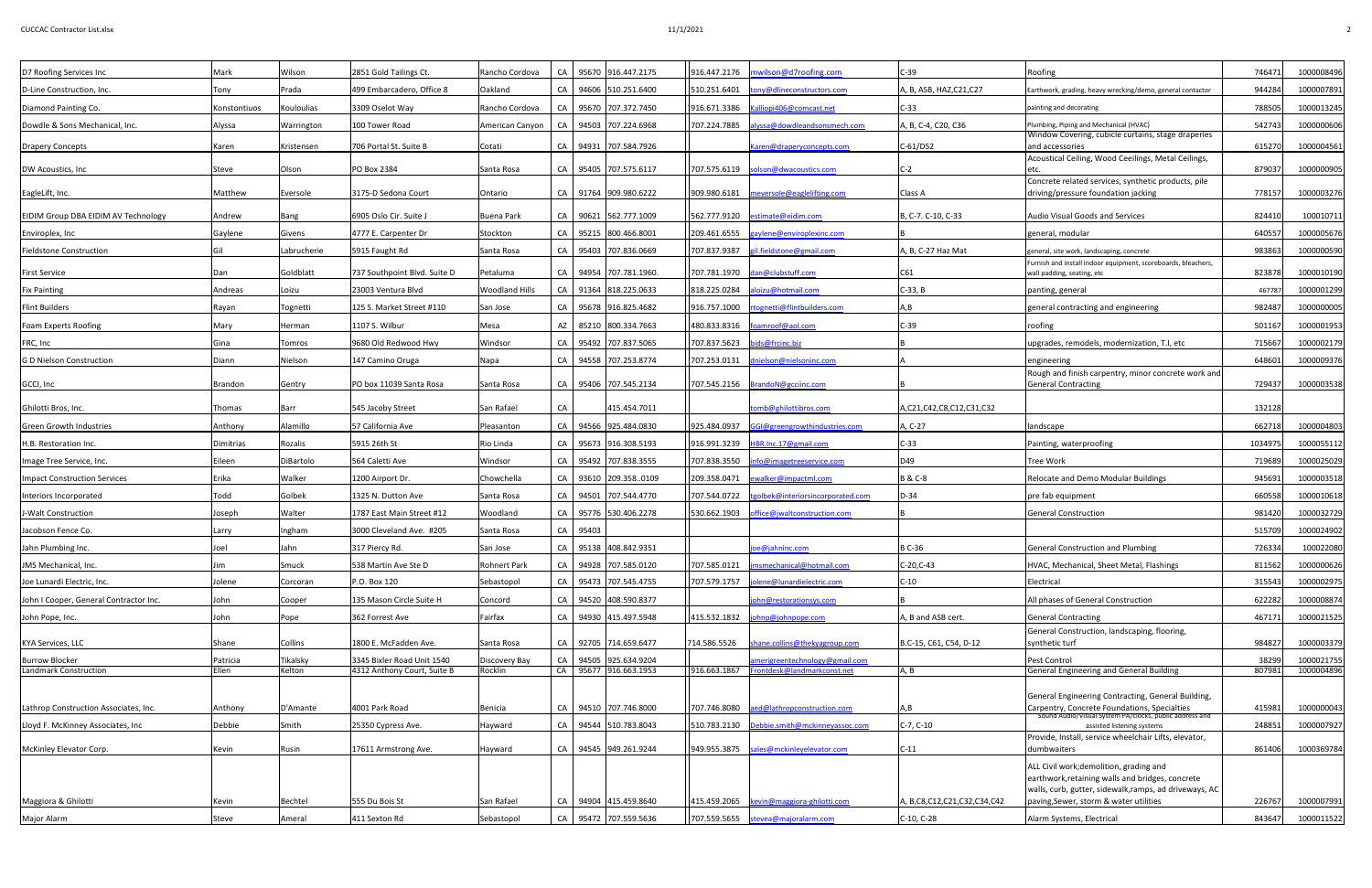| Marin H <sub>20</sub>                     | Richard         | Williams          | 40 Paul Drive                 |                     | CA |          | 415.479.8411               |                            | Rick@marinh20.com                                    | A, C36                          | Plumbing new and remodels work, excavation, sewer<br>and water pipe repair, replacment, emergency on              | 839817 | 100457111  |
|-------------------------------------------|-----------------|-------------------|-------------------------------|---------------------|----|----------|----------------------------|----------------------------|------------------------------------------------------|---------------------------------|-------------------------------------------------------------------------------------------------------------------|--------|------------|
| Marin Mechanical II, Inc.                 | Bryan           | Dunbar            | 3100 Kerner Blvd Ste B1       | San Rafael          |    |          | CA 94901 415.485.4472      |                            | 415.485.4371 bryan.dunbar@marinmechanical.com        | A, B, C-4, C-10, C-36, C-46     | plumbing, radiant systems, boilers, and service                                                                   | 74929  | 1000003589 |
| Marshall Cromer                           | Marshall        | Cromer            | 4701 Oakport Street           | Oakland             |    |          | CA   94601   707.588.5900  |                            | 707.371.2020 dperez@graylift.com                     |                                 |                                                                                                                   | 74789  | 1000034559 |
|                                           |                 |                   |                               |                     |    |          |                            |                            |                                                      |                                 |                                                                                                                   |        |            |
| Matrix HG, Inc.                           | Cyndie          | Puckett           | 10 Commercial Blvd, Suite 100 | Novato              |    |          | CA 94949 707.586.9200ex229 |                            | 415.382.9301 cpuckett@matrixhginc.com                | C20, C10, C36, B, C38, C43, C-4 | Mechanical, Plumb ing, electrical, General Contractor                                                             | 812232 | 1000003058 |
| Mike Brown Electric Co.                   | Susan           | Allred            | 561-A Mercantile Dr           | Cotati              |    |          | CA 94931 707.792.8100      |                            | 707.792.8110  susan@mbelectric.com                   | C-10, C-12, C-34, C61/D09       | Electrical                                                                                                        | 306767 | 1000000469 |
| Mike Testa Plumbing                       | Mike            | Testa             | 4244 Redwood Hwy              | San Rafael          |    |          | CA   94903 415.479.0110    |                            |                                                      |                                 |                                                                                                                   | 519618 | 1000012416 |
| Mobile Modular                            | Carl            | Yeremian          | 5700 Las Positias Rd          | Livermore           |    |          | CA   94551 925.606.9000    | 925.453.3201               | carl.yeremian@mobilemodular.com                      |                                 | general modulars<br>Portable building moving, portable building                                                   | 450299 | 1000000421 |
| Modular Solutions Inc.                    | Stan            | Ridenour          | <b>PO Box 231</b>             | Atwater             |    |          | CA 95301 559.431.1559      |                            | 209.862.2006 ridenourstan@aol.com                    |                                 | repairs/refurbishing                                                                                              | 82653  | 1000009328 |
| Murray Building Inc.                      | Scott           | Murray            | 1181 Broadway                 | Sonoma              |    | CA 95476 |                            |                            | claudia@murraybuildinginc.com                        |                                 |                                                                                                                   | 64670  | 1000002078 |
| National Electric, Inc.                   | Alex            | Mehdiyoun         | 29380 Union City Blvd.        | Union City          |    |          | CA 94587 510.475.9400      |                            | 510.475.9411 alex@nationalelectricpro.com            | C-10 Electric                   | Electrical                                                                                                        | 605180 | 1000000541 |
| NetXperts                                 | Gary            | Nordine           | 1777 Boteino Drive, Ste 102   | <b>Walnut Creek</b> |    |          | CA 94596 925.806.0800      | 925.806.0899               | gnordine@netxperts.com                               | $C-7, C-10$                     | electrical, low voltage                                                                                           | 869161 | 1000003207 |
| Northbay Landscape Mgmt.                  | Jeff            | Pottorff          | 444 Payran St                 | Petaluma            |    |          | CA 94952 707.762.3850      |                            | 707.762.6118  jeff@northbaylandscape.com             | B, C-27                         | general, landscaping<br>Electrical, Fire Alarm, Clock/speaker, AV,                                                | 723370 | 1000043143 |
| Northern Electric Inc.                    | Katie           | Klee              | 3190 Regional Parkway         | Sant Rosa           |    |          | CA 95403 707.571.2265      |                            | 1707.571.2266   michael@northernelectric.com         | $C-10$                          | Telecommunications, ERRC                                                                                          | 437655 | 1000005225 |
|                                           |                 |                   |                               |                     |    |          |                            |                            |                                                      |                                 | Painting, Construction, Repairs, Sandblasting, Lead                                                               |        |            |
| Olympos Painting                          | <b>Christos</b> | <b>Skianis</b>    | 7933 Gloria Ave #9            | Van Nuys            |    |          | CA 91406 818.904.0662      |                            |                                                      | A, B, C-33, HAZ                 | Abatement                                                                                                         | 940910 | 1000002940 |
| O'Rourke Electric, Inc                    | Dan             | O'Rourke          | 3347 Industrial Dr. #4        | Santa Rosa          |    |          | CA 95403 707.528.8539      |                            | 707.528.2506 dan@orourke-electric.com                | B, C-10                         | general, electric<br>electrical all phases, low voltage, fire alarm, design build and                             | 682968 | 1000003352 |
| Pacific Power & Systems                   | Amy             | Carlton           | 4970 Peabody Rd               | Fairfield           |    |          | CA   94533 707.437.2300    | 707.437.2388               | amyc@rbigroup.net                                    | $C-7, C-10$                     | sound systems/clock/bell/speaker install                                                                          | 458315 | 1000000158 |
| Painting & Décor, Inc                     | Nyle            | Buchner           | 10 Mulberry Lane              | Trabieco Canyon     |    |          | CA 92679 949.888.2565      |                            | 949.888.2566  painting.decor@cox.net                 | B, C-33                         | painting                                                                                                          | 276640 | 1000002852 |
| <b>PARC Services, Inc.</b>                | Dan             | Ringhand          | 10120 Shannon Ct              | Livermore           |    |          | CA 94550 925.371.4610      |                            | 925.606.8704 dringhand@parcservices.com              | A, B, C-2, C-21, C-33, ASB, HAZ | haz mat abate and demo                                                                                            | 501913 | 1000002856 |
| Park Avenue Turf                          | Kevin           | Evans             | PO Box 967                    | Dixon               |    |          | CA 95620 707.823.8899      |                            | 707.823.9010 kevin@parkavenueturf.com                | $C-27$                          | landscape. Sod                                                                                                    | 75943  | 1000009606 |
| Paul Cusham Painting and Decorating, Inc. | Paul            | Clisham           | 67 Galli Dr Ste D             | Novato              |    |          | CA 94949 415.883.1600      | 415.883.6600               | officemanager@clishampainting.com                    | $C-33$                          | painting and decorating<br>Audio Visual, assisted listening systems, public                                       | 849526 | 1000021923 |
| PCD                                       | Christian       | Velasquez         | 1032 Maxwell Dr               | Santa Rosa          | CA |          | 95401 707.546.3633         |                            | 707.575.6818  cvelaquez@pcdinc.net                   | C-7                             | address systems, and clock /bell systems                                                                          | 527657 | 1000000341 |
| Performance Media Industries, LTD         | Anthony         | Grimani           | 61 Galli Drive, Suite B       | Novato              |    |          | CA   94949 415.883.1476    | 415.883.8147               | agrimani@pmiltd.com                                  |                                 | Audio Visual Engineering                                                                                          |        |            |
| Pinguelo Construction, Inc                | Frank           | Pinguelo          | 4171 Suisun Valley Rd Ste G   |                     | CA |          | 707.864.3003               | 707.864.1661               |                                                      | B, C-17                         | general, glazing                                                                                                  | 610938 | 1000002874 |
| Pioneer Contractors Inc.                  | Alejandro       | Perez             | 1485 Armstrong Avenue         | San Francisco       | CA |          | 415.671.1070               | 415.671.0448               | stimating@pioneercontractors.com                     | B, C-39                         | Roofing, Waterproofing                                                                                            | 77706  | 1000002195 |
| Pioneer Electric & Telecom                | Darryl          | Kirchnez          | 7975 Cameron Drive #1500      | Windsor             |    |          | CA   95492 707.838.4057    | 707.838.4037               | darryl@pioneer-electric.com                          | $C-10$                          | electrical, Telecommunications and low voltage                                                                    | 270545 | 1000008687 |
| <b>Power Pole Service</b>                 | Bob             | Davis             | 4156 Santa Rosa Ave           | Santa Rosa          | CA |          | 707.586.1400               |                            | 707.586.1700  patricia@powerpoleservice.com          | B, C-10, C61/D31                | Temp power, Temp Fence                                                                                            | 577747 | 1000030087 |
| Presidential Fire Protection, Inc.        | Fabian          | Robles            | 4517 Harlin Drive             | Sacramento          |    |          | CA 95826 916.379.9199      |                            | 916.379.9099   fabian@presidentialfireprotection.com | $C-16$                          | Fire Sprinkler & suppresion, Intallation, repair,<br>inspection, maintenance and design                           | 847133 | 1000003447 |
| <b>PTI Solutions</b>                      | Heather         | Sula              | 4242 Forcum Ave Ste 200       | McLellen            |    |          | CA 95652 916.426.1046      | 916.426.1085               | itb@pti-s.com                                        | B, C-7, C-10                    | general, electrical, low voltage                                                                                  | 686658 | 1000001477 |
| R & R Maher Const. Co Inc                 | Doug            | Maher             | 1324 Lemon St                 | Vallejo             |    |          | CA 94590 707.552.0330      |                            | 707.552.4841 doug@maherconcrete.com                  | A, B, C-8                       | General, specialize in concrete                                                                                   | 508930 | 1000000345 |
| Red Wave Comm, Inc                        | Paul            | Lukianov          | 3582 W Holland Ave Ste 101    | Fresno              |    |          | CA 93722 559.271.9350      | 559.271.9354               | paul@redwavecomm.com                                 | A, B, C-7, C-10                 | general, electrical, low voltage                                                                                  | 50037  | 1000001102 |
| <b>Restoration Management Company</b>     | <b>Steve</b>    | Drake             | 6210 Goodyear Rd.             | Benicia             |    |          | CA 94510 510.340.0045      |                            | 510.324.8016 Sdrake@rmc.com                          | B,ASB,C-15,C22                  | Emergency Restoration, Water Mitigation, Asbestos & Lead<br>Abatement, Mold Remediation, Post-Loss Reconstruction | 76559  | 1000008793 |
| Ridgeview Builders, Inc.                  | Tom             | Langer            | 3100 Dutton Ave. Ste. 104     | Santa Rosa          |    |          | CA 95409 707.545.7005      | 707.545.3779               | idgeview@sonic.net                                   |                                 | General Contractor, Carpentry                                                                                     | 76539  | 1000004031 |
| R. J. Mechanical Inc.                     | Tami            | Stocker           | 6815 Redwood Drive Ste. D     | Cotati              |    |          | CA 94931 707.792.6840      | 707.792.6841               | rjhvac@att.net                                       | $C-20$                          | Any and All HVAC                                                                                                  | 85606  | 1000023033 |
| <b>Roberts Mechanial &amp; Elec</b>       | Thomas          | <b>Roberts II</b> | 39 Lark Center Dr.            | Santa Rosa          |    |          | CA   95403 707.584.5880    | 707-584.9195 RME@sonic.net |                                                      | A, C-4, C-10, C-20, C-36        | HVAC installation/repair, Boilers, Electrical, Plumbing,<br>Backflow testing/repairs                              | 556014 | 1000005106 |
| Rodan Builders, Inc.                      | Dan             | Oliver            | 3486 Investment Blvd. Suite B | Hayward             |    |          | CA 949545 650.508.1700     |                            | 650.508.1705 doliver@rodanbuilders.com               | A, B, C21                       | Carpentry, Drywall, Demolition                                                                                    | 858119 | 1000003240 |
| Roebbelen Contracting, Inc                | Robert          | Kjome             | 1241 Hawks Flight Ct          | El Dorado Hills     |    |          | CA   95762 916.939.1110    |                            | 916.939.4028 estimating@roebbelen.com                | A, B, C-8, C-13                 | General/Prime Contractor, Concrete, Fencing, Rough<br><b>Carpentry</b>                                            | 734124 | 1000001469 |
| <b>Rosa Construction</b>                  | <b>Brodie</b>   | Thurmon           | 14272 Wicks Blvd              | San Leandro         |    |          | CA 94577 510.583.9900      |                            | 510.583.9905 sthurmon@rosaconstructioninc.net        | B, C-61, D-27                   | General, Partitions                                                                                               | 73716  | 1000025812 |
|                                           |                 |                   |                               |                     |    |          |                            |                            |                                                      |                                 |                                                                                                                   |        |            |
| Roto-Rooter                               | Mendy           | Calegari          | 885 Olive Ave Ste D           | Novato              |    |          | CA 94945 415.898.2700      |                            | 415.898.0117 mendy@marin-rotorooter.com              | C-36, C-42                      | Plumbing, Sanitation Systems, Excavating / Asphalt                                                                | 288461 | 1000001256 |
| Satellite Painting, Inc.                  | Maurizio        | Vaccari           | 5655 Silver Creek Valley Rd.  | San Jose            |    |          | CA 95138 408.264.1600      |                            | 408.264.0300 anac.satpainting@gmail.com              | $C-33$                          | Painting and Decorating Contractor<br>Low voltage & electrical video, access control, fire                        | 563898 | 1000028304 |
| Security Integration, Inc.                | James           | Gracey            | 25 Evergreen Ave. #5          | Mill Valley         |    |          | CA 94941 844.247.2338      | 415.385.8944               | jgracey@securityintegration.net                      | C7, C10                         | alarms, intrusion, voice/data/fiber                                                                               | 875507 | 100007023  |